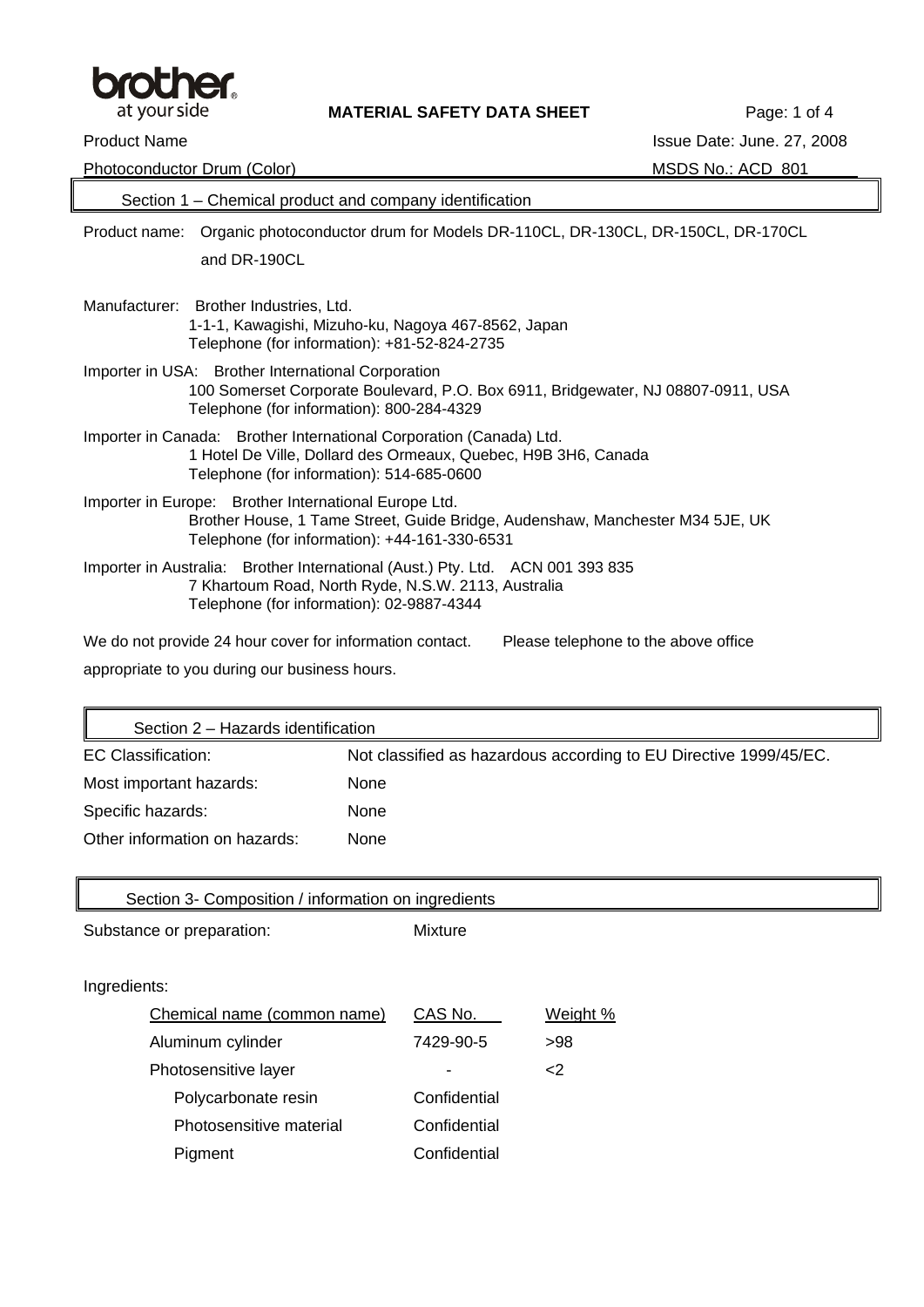

Photoconductor Drum (Color) MSDS No.: ACD 801

Product Name Issue Date: June. 27, 2008

╗

Section 4 - First aid measures

No special precaution.

Section 5 - Fire fighting measures

No special precaution.

Section 6 - Accidental release measures

No special precaution.

| Section 7 - Handling and storage |                                                     |
|----------------------------------|-----------------------------------------------------|
| Handling:                        | Avoid touching the photoconductor surface directly. |
| Storage:                         | Store in a cool, dry and dark place.                |

| Section 8 - Exposure controls / personal protection |                                 |
|-----------------------------------------------------|---------------------------------|
| Exposure guidelines:                                | <b>None</b>                     |
| Engineering controls:                               | None                            |
| Personal protection equipment(s)                    |                                 |
| Respiratory protection:                             | None required under normal use. |
| Eye / face protection:                              | None required under normal use. |
| Skin protection:                                    | None required under normal use. |

## Section 9 - Physical and chemical properties

## Appearance

|                   | Physical state: Solid | Form: Cylinder                      | Color: Green or Black | Odor: Odorless |
|-------------------|-----------------------|-------------------------------------|-----------------------|----------------|
| pH:               |                       | Not applicable (insoluble in water) |                       |                |
| Boiling point:    |                       | Not applicable                      |                       |                |
| Melting point:    |                       | >150 C                              |                       |                |
| Specific gravity: |                       | 1.1 - 1.2 (H2O=1) (Coating layer)   |                       |                |
| Flash point:      |                       | Not applicable                      |                       |                |
|                   | Ignition temperature: | Not applicable                      |                       |                |
| Solubility:       |                       | Insoluble in water                  |                       |                |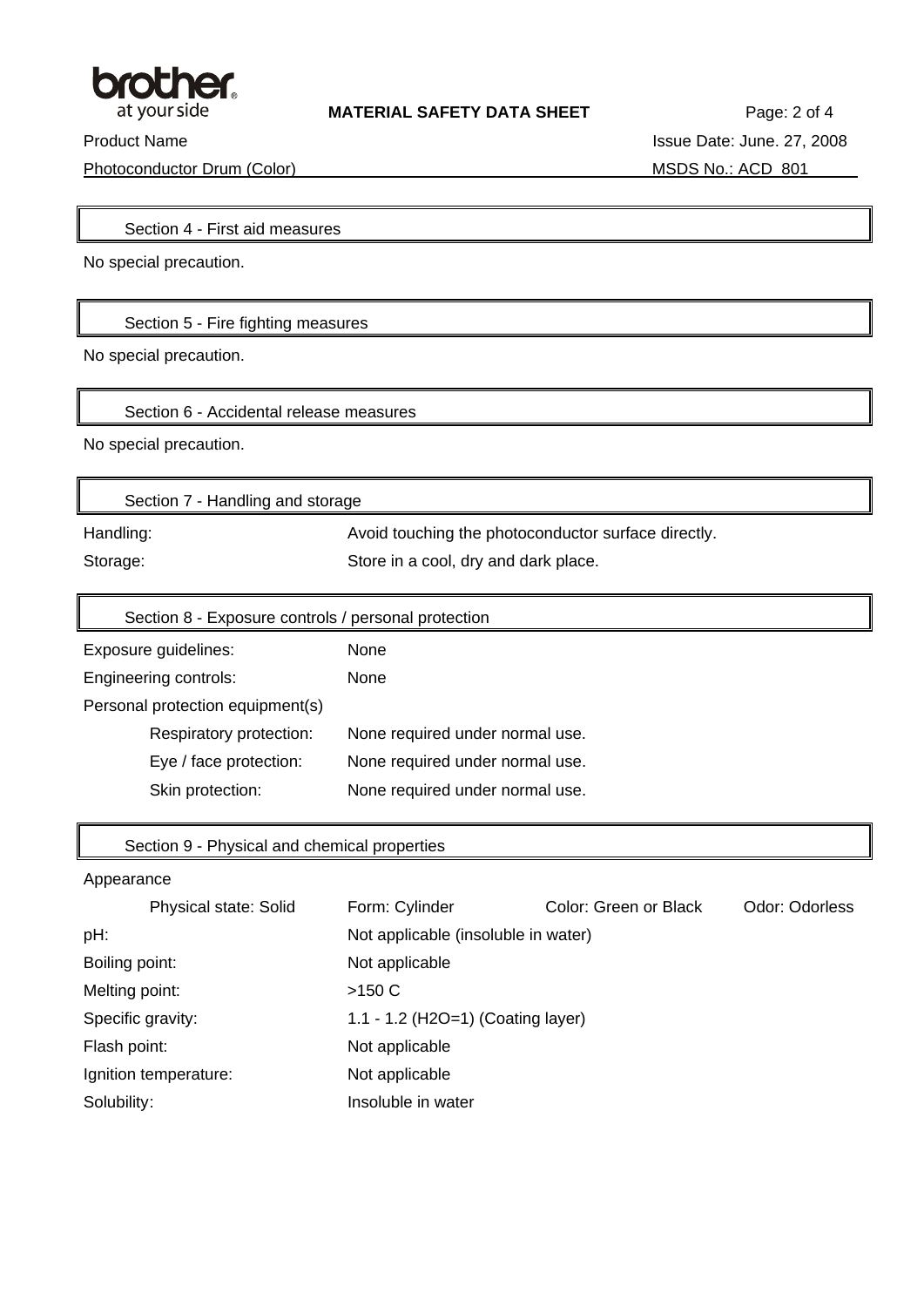

Īī

Photoconductor Drum (Color) MSDS No.: ACD 801

Product Name Issue Date: June. 27, 2008

| Section 10 - Chemical stability and reactivity information |             |  |
|------------------------------------------------------------|-------------|--|
| Stability:                                                 | Stable      |  |
| Conditions to avoid:                                       | None        |  |
| Materials to avoid:                                        | <b>None</b> |  |
| Hazardous decomposition products: None                     |             |  |

| Section 11 - Toxicological information |                                                                |  |
|----------------------------------------|----------------------------------------------------------------|--|
| Acute toxicity:                        | No data available                                              |  |
| Skin irritation:                       | No data available                                              |  |
| Skin sensitisation:                    | No data available                                              |  |
| Mutagenicity:                          | Ames test is negative.                                         |  |
| Reproductive toxicity:                 | No reproductive toxicant, according to MAK, California         |  |
|                                        | Proposition 65, TRGS905 and EU Directive (67/548/EEC).         |  |
| Carcinogenicity:                       | No carcinogen or potential carcinogen according to IARC, JAOH, |  |
|                                        | ACGIH, EPA, OSHA, NTP, ILO, MAK, California Proposition 65,    |  |
|                                        | TRGS 905 and EU Directive (67/548/EEC).                        |  |
| Other information:                     | None                                                           |  |

## Section 12 - Ecological information

No data available

## Section 13 - Disposal considerations

Do not dispose of the waste drum as domestic, general waste.

| Section 14 - Transportation information |      |
|-----------------------------------------|------|
| UN No.:                                 | None |
| UN shipping name:                       | None |
| UN classification:                      | None |
| UN packing group:                       | None |
| Special precautions:                    | None |